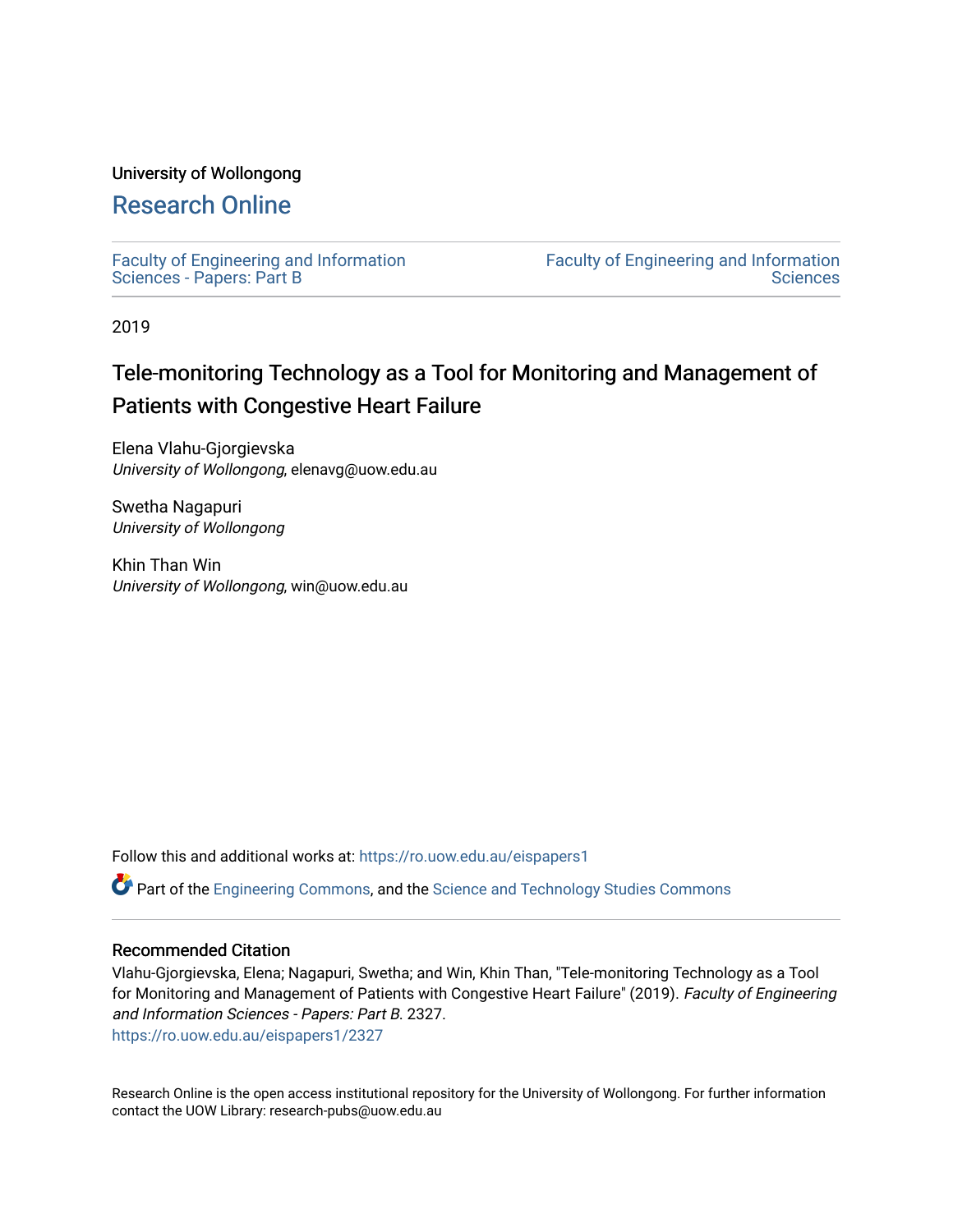## Tele-monitoring Technology as a Tool for Monitoring and Management of Patients with Congestive Heart Failure

#### Abstract

Telehealth interventions are designed to facilitate the remote exchange of information and data between patients and health care providers, improving the quality and safety of the patients and increasing efficiency and cost-effectiveness of health care providers. The development of telecommunications and virtual technology allowed a number of telehealth systems to be applied in different health care areas. These technologies can provide an alternative monitoring and solutions for decreasing the hospital readmission rates for patients with congestive heart failure (CHF). In this paper, a systematic literature review regarding telemonitoring and its use in the management of patients with CHF is conducted. The result indicated a that standardized tele-monitoring design would reduce a length of hospitalization and re-hospitalization rate. The other factors that moderate the effectiveness of the telemonitoring intervention include quality of life, mortality rate, and disease-specific knowledge (health literacy). All these factors align with the consumer-centred principle of The Australian Safety and Quality Framework for Health Care.

#### **Disciplines**

Engineering | Science and Technology Studies

#### Publication Details

Vlahu-Gjorgievska, E., Nagapuri, S. & Win, K. (2019). Tele-monitoring Technology as a Tool for Monitoring and Management of Patients with Congestive Heart Failure. Australasian Journal of Information Systems, 23 1-14.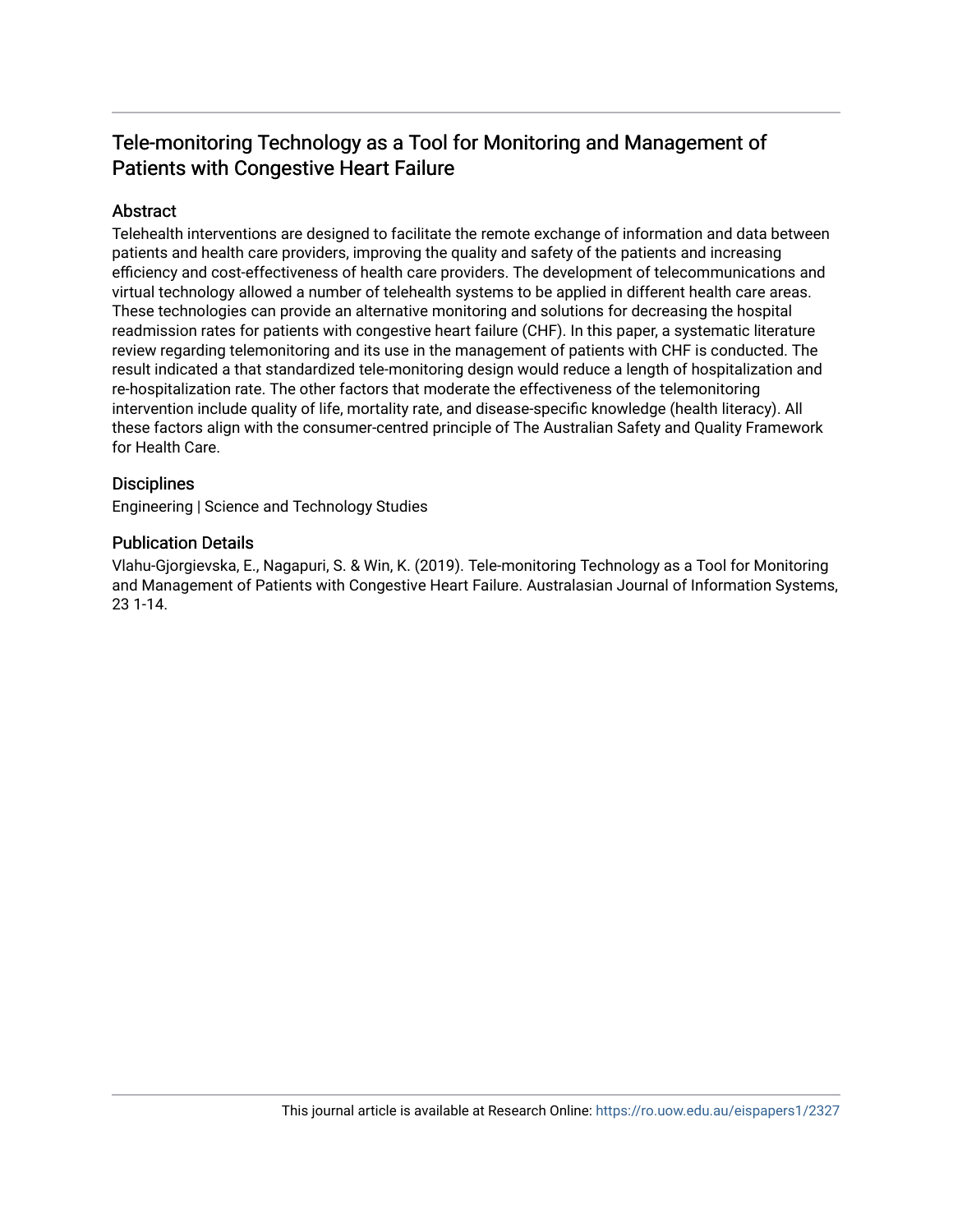# **Tele-monitoring Technology as a Tool for Monitoring and Management of Patients with Congestive Heart Failure**

#### **Elena Vlahu-Gjorgievska**

School of Computing and Information Technology University of Wollongong elenavg@uow.edu.au

#### **Swetha Nagapuri**

School of Computing and Information Technology University of Wollongong

#### **Khin Than Win**

School of Computing and Information Technology University of Wollongong

## **Abstract**

Telehealth interventions are designed to facilitate the remote exchange of information and data between patients and health care providers, improving the quality and safety of the patients and increasing efficiency and cost-effectiveness of health care providers. The development of telecommunications and virtual technology allowed a number of telehealth systems to be applied in different health care areas. These technologies can provide an alternative monitoring and solutions for decreasing the hospital readmission rates for patients with congestive heart failure (CHF). In this paper, a systematic literature review regarding telemonitoring and its use in the management of patients with CHF is conducted. The result indicated a that standardized tele-monitoring design would reduce a length of hospitalization and re-hospitalization rate. The other factors that moderate the effectiveness of the telemonitoring intervention include quality of life, mortality rate, and disease-specific knowledge (health literacy). All these factors align with the consumer-centred principle of The Australian Safety and Quality Framework for Health Care.

**Keywords**: tele-monitoring; health care; health literacy; continuity of care; congestive heart failure

## **1 Introduction**

Cardiovascular diseases are the number one cause of death globally. In 2013 cardiovascular disease caused 17.3 million deaths or about 32% of all deaths that year (Zipes et al., 2018). Congestive Heart Failure (CHF) is defined as a complex chronic condition where the heart pumps the blood slowly and weakens the pumping power of blood, which can result in numerous heart disease conditions like coronary artery disease, heart attack and cardiomyopathy (Velagaleti & Vasan, 2007). This growth in the number of patients suffering from CHF leads to an increase in hospital readmissions every year. Thus, patients with heart failure need to be monitored after they have been diagnosed or discharged from the hospital to prevent progress in disease and improve their health. Tele-monitoring systems are one of the solutions that can provide the required patients' assistance in various ways (Ponikowski et al., 2014).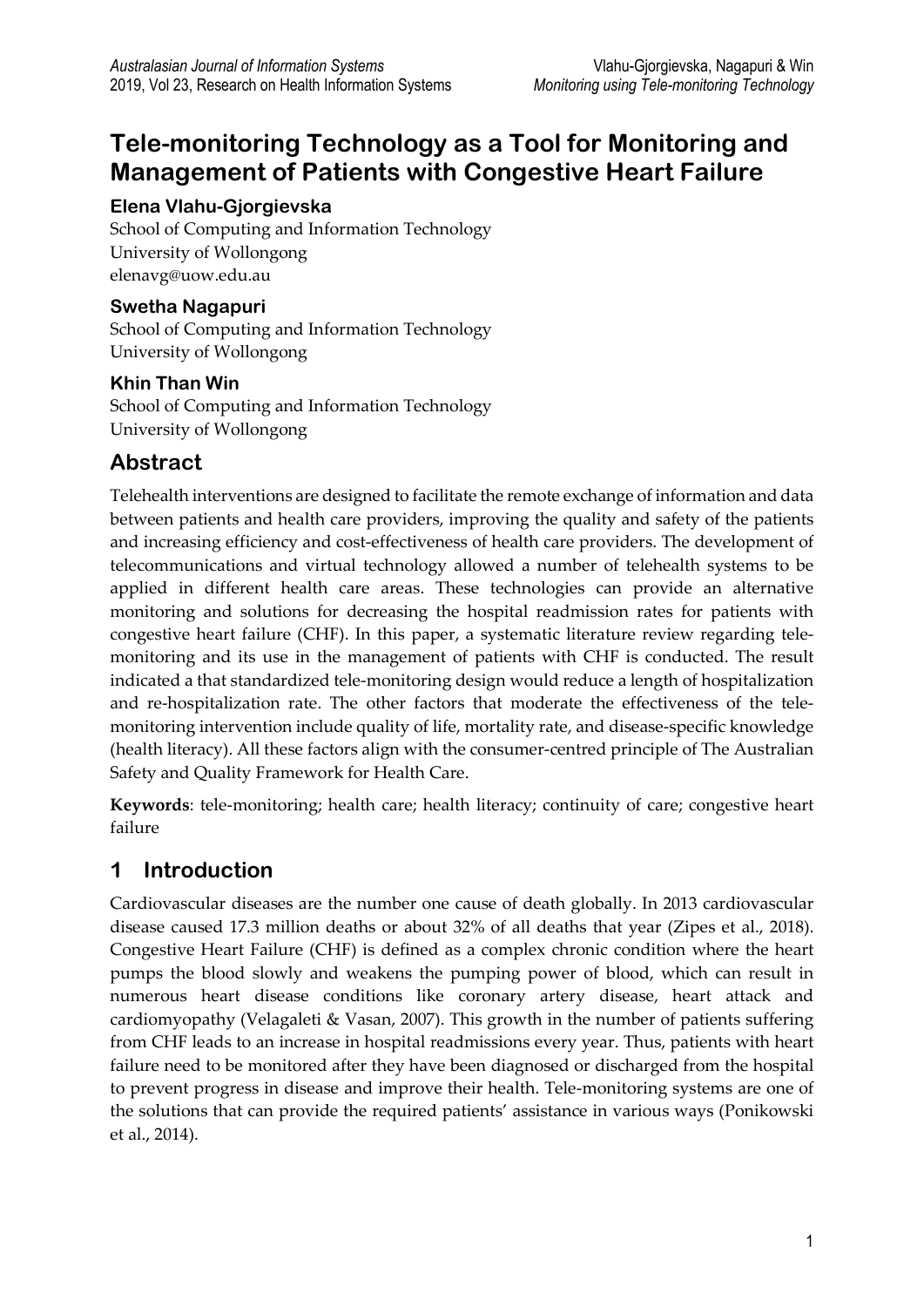Telehealth is the delivery of health care from a distance, indicating a shift from the traditional clinical contexts towards patients and where they live (Burrows, Coyle & Gooberman-Hill, 2018). It can be cost effective and promote self-management especially to people with chronic illness (Trajkovik et al., 2014). Tele-monitoring systems allow active monitoring of patients' health parameters, provide health recommendations and educational materials, as well as clinical interventions in emergency situations. These systems can be used as a viable mechanism supporting more independent life and reducing the mortality and hospitalization for patients with heart failure (Ware, Seto & Ross, 2018). There are other telehealth systems such as teleconsultation between healthcare providers and teleconsultations between patients and healthcare providers (Maarop & Win 2012). The scope of this study is on telehealth systems between heart failure patients and the healthcare providers.

The Self-Determination Theory postulates of autonomy, competence and relatedness would provide the patients' behaviour of acceptance towards the tele-monitoring technology as a health care tool for patients with congestive heart failure. The study will examine whether the tele-monitoring can add a value to the patients' need for autonomy, competency and the relatedness by examining the role of tele-monitoring in strengthening patients confidence; assisting the needed behaviour change and facilitating communication between the patients and the health care providers. On the other hand, many health policies work differently with different health care systems based on their primary concerns such as economic, political and social issues (Cheow & Win, 2007). The health system in Australia is strategically aligned with The Australian Safety and Quality Framework for Health Care (Australian Commission on Safety and Quality in Health Care, 2010) that specifies three core principles for safe and highquality care: Consumer centred, Driven by information, and Organised for safety. This Framework provides 21 areas for action that all people in the health system can take to improve the safety and quality of care provided in all health care settings. Several areas for action are related to consumer-centred health care: develop methods and models to help patients get health services when they need them; increase health literacy; partner with patients, families and carers to share decision making about their care; provide care that respects and is sensitive to different cultures; and improve continuity of care. Similarly, Hospital Quality and Safety Assurance in Victoria (Duckett, 2017) complements the Australian Safety and Quality Framework, while focusing mainly on quality assurance in the hospital environment.

The objective of this systematic literature review is to understand the role of tele-monitoring in the patients' management and improvement in the continuity of care. Since the number of patients with CHF is growing rapidly, tele-monitoring as a technology for monitoring and management of health parameters can greatly contribute towards the improvement of the quality of life for this vulnerable group of patients. Thus, this study is focused on the telemonitoring as a technology for the management and self-management of patients with CHF in the context of Self-Determination Theory (SDT) and consumer-centred principle of The Australian Safety and Quality Framework for Health Care (ASQFHC).

# **2 Theoretical Perspectives**

Self-Determination Theory distinguishes between autonomous as intrinsic and wellinternalized extrinsic motivation, and controlled motivations as regulation by external factors (Ryan and Deci, 2000). Based on these motivations, SDT introduces three postulates as basic psychological needs: competence, autonomy, and relatedness. The theory underscores the idea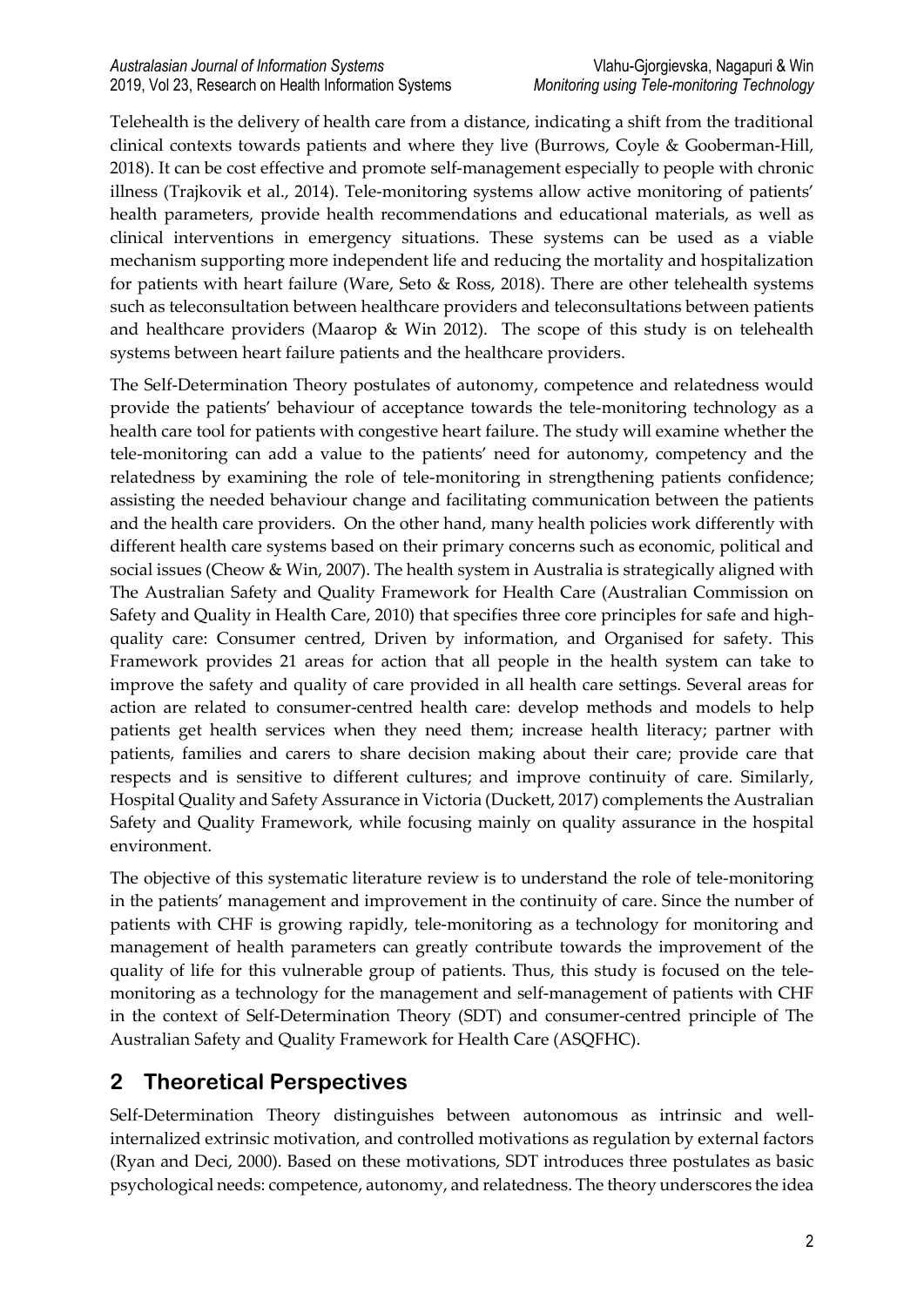that people's relationships and cultural and social contexts must involve and support their fundamental human needs based on these three postulates (Legault, 2017).

In the health context, maintenance of behaviour over time requires patients to internalize values and skills for change, and experience self-determination. Therefore, the Self-Determination Theory is focused on the processes through which a person acquires the motivation for initiating new health-related behaviours and maintaining them over time (Ryan et al., 2008).

SDT predicts that competence (as confidence and competence to change) alone is not sufficient to ensure adherence, it must be accompanied by autonomy. Two forms of autonomous motivation are identified and integrated regulation. In identified regulation, the person identifies the value or importance of a behaviour or health practice; and in integrated regulation, the person aligns its behaviour with lifestyle patterns. According to SDT, relatedness is connected with the practitioner-patient relationship. Thus, a sense of being respected, understood, and cared for is essential for forming the experiences of connection and trust (Ryan et al., 2008).

The findings in (Ng et al., 2012) suggest that SDT can become a foundation for the development of interventions within health promotion and health care contexts. In this context, SDT principles can be included in delivering health care messages or as a guideline for more effective and more cost-effective interventions. Murray et al. (2015) apply the SDT as a base theory for their communication skills training intervention – CONNECT. Results from the investigation of Gunnell et al. (2014) point out that various components of the SDT could be targeted in order to increase wellbeing and physical activity behaviour. Hancox et al. (2018) examined the process of instructors' understanding and adopting, and the practicalities of operationalising specific SDT-informed motivational strategies within the particular context of indoor group cycling classes.

# **3 Methodology**

The process of papers selection was based on the PRISMA approach (Liberati et al., 2009). The reviewed papers were selected by searching relevant publications in three electronic databases: Science Direct, Sage and Pub Med Central. These databases contain relevant papers in the field of application of tele-monitoring systems published in high-impact journals. The search terms were: ("mobile phone applications" OR "self-management") AND ("selfmonitoring" OR "tele-monitoring" OR "telehealth") AND ("heart failure" OR "congestive heart failure"). The search on the databases was conducted in February 2017.

The tele-monitoring systems are enabled by the telecommunications and information technology that have progressive developments in health care over the past several years. Thus, we have limited our search on articles published from 2010 to 2017. Also, the studies needed to meet the following criteria to be included in the review:

- A peer-reviewed article written in English,
- An article focused on a study or trial for patients with CHF that use tele-monitoring systems.

The review papers, conference papers, case reports, as well as the papers related to other health conditions, or health conditions in combination with CHF were excluded.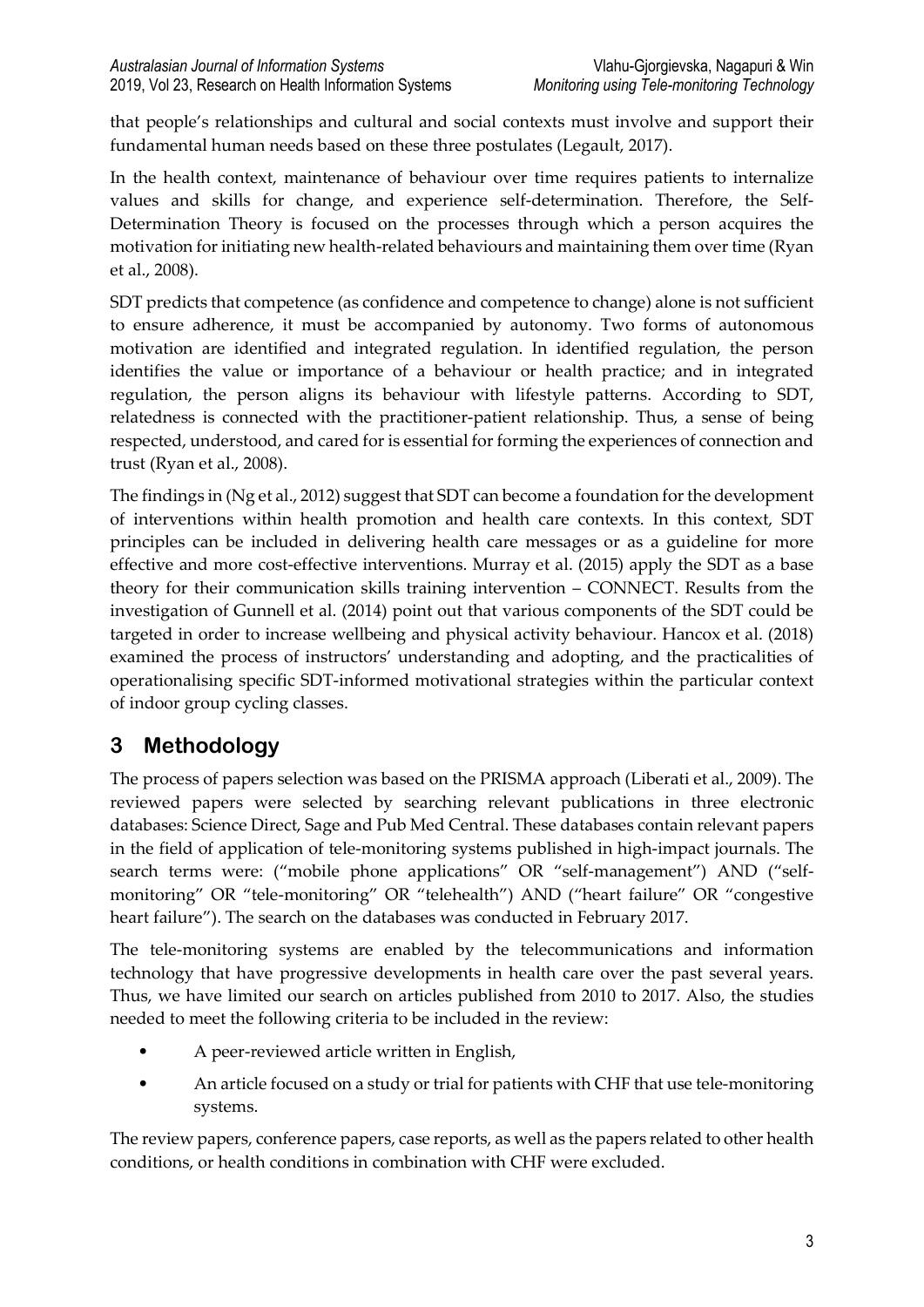Tele-monitoring, as an innovative technology for monitoring health parameters of the patients, is an emerging approach used in hospital and home environments all over the world. To have a broader picture of the systems and its impact on the patients with heart failure, we didn't exclude papers based on the country where the study/studies were conducted. All the papers that met the aforementioned criteria for inclusion and exclusion, regardless of the country, were included in this report.

The initial cross-database search resulted in 500 articles: Science Direct (125 papers), Sage (73 papers) and Pub Med Central (302 papers). From this set of articles, 342 articles were excluded based on the article title and abstract. The remaining 158 articles were assessed for eligibility by full-text and a further 147 articles were excluded based on the introduction, conclusion and full-text review as they didn't provide sufficient information on telehealth monitoring for congestive heart failure. The resulting 11 articles were included in the review. The process of the selection of the papers (PRISMA flow diagram) is presented on Figure 1.



*Figure 1. Overview of data extraction for selecting relevant papers*

# **4 Results**

In Table 1 are summarized the journals and its impact factor of the papers and studies included in this systematic review.

| Author                | Journal                       | <b>Impact factor</b>                   |  |
|-----------------------|-------------------------------|----------------------------------------|--|
| Black et al., 2014    | <b>Trials</b>                 | Performance and findings of randomised |  |
|                       |                               | trials in health from BMC              |  |
| Blum & Gottlieb, 2014 | Journal of Cardiac Failure    | IF. 3.994                              |  |
| Boyne et al., 2011    | International Journal of      | IF 3.656                               |  |
|                       | <b>Nursing Studies</b>        |                                        |  |
| Cichosz et al., 2016  | <b>Trials</b>                 | Performance and findings of randomised |  |
|                       |                               | trials in health from BMC              |  |
| Domingo et al., 2012  | European Journal of           | IF 2.651                               |  |
|                       | <b>Cardiovascular Nursing</b> |                                        |  |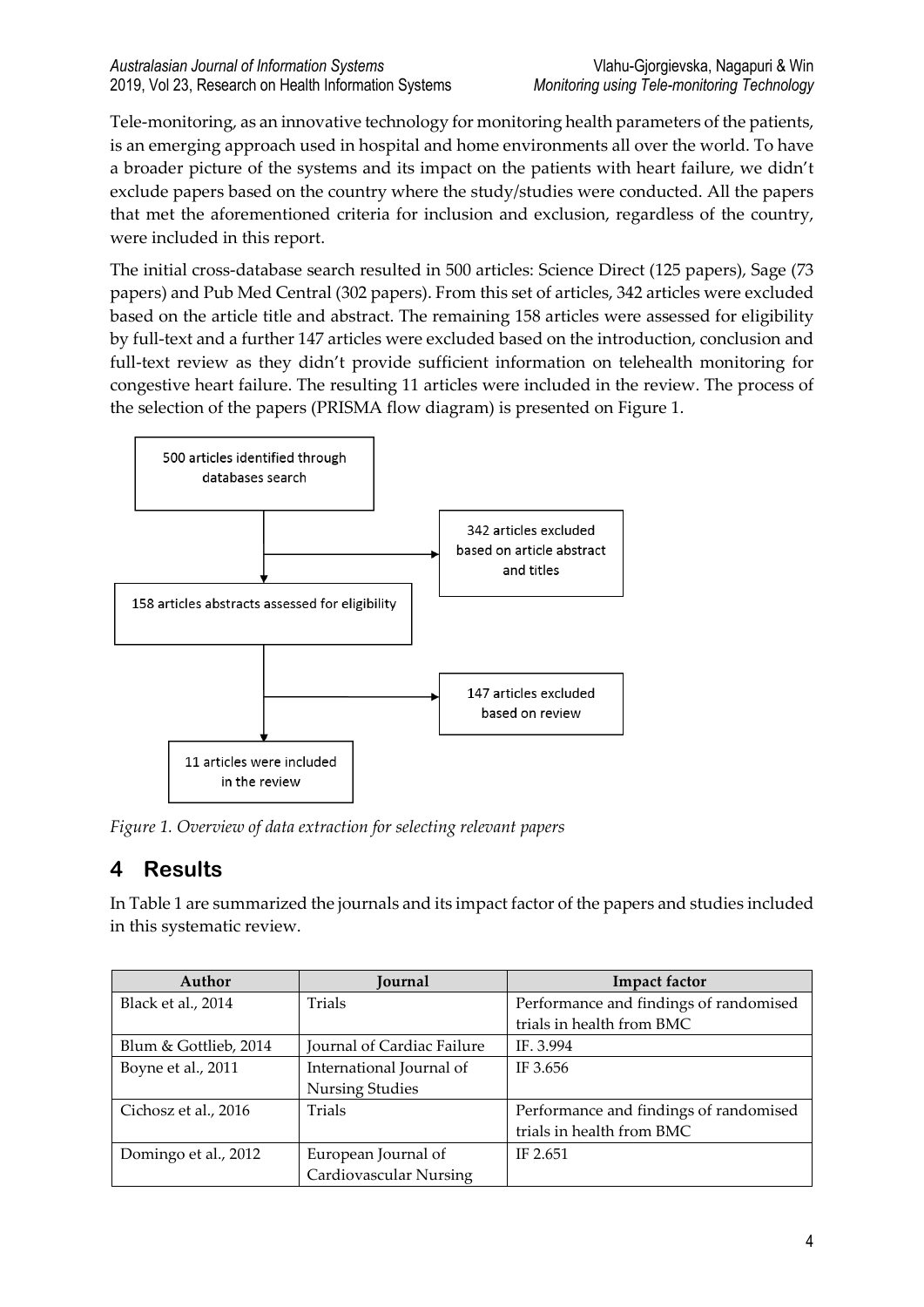| Author                     | Journal                          | <b>Impact factor</b> |  |
|----------------------------|----------------------------------|----------------------|--|
| Eilat-Tsanani et al., 2015 | European Journal of              | IF 2.651             |  |
|                            | Cardiovascular Nursing           |                      |  |
| Ferrante et al., 2010      | Journal of American<br>IF 16.834 |                      |  |
|                            | College of Cardiology            |                      |  |
| Kao et al., 2016           | Telemedicine and e-Health        | IF 2.165             |  |
| Ong et al., 2016           | Journal of American              | IF 47.7              |  |
|                            | Medical Association              |                      |  |
| Stut et al., 2015          | Patient Preference and           | IF 1.733             |  |
|                            | Adherence                        |                      |  |
| Veenstra et al., 2015      | Netherlands Health Journal       | IF 1.476             |  |

*Table 1. Description of the included trials and studies*

### **4.1 Study Demographics**

The studies in the eleven reviewed papers were conducted in eight different countries (USA, Netherlands, Denmark, Spain, Israel, Argentina, United Kingdom and Germany). Most of the studies were conducted in the USA (Black et al, 2014; Blum & Gottlieb, 2014; Kao et al., 2016; Ong et al., 2016) and two were conducted in Netherland (Boyne et al., 2011; Veenstra et al., 2015). Multi-countries study (United Kingdom, Germany and Spain) was presented in one of the papers (Stut et al., 2015). The duration period of the studies varied from 3 months to 3 years. Most of the studies used randomized control trials (Black et al., 2014; Blum & Gottlieb, 2014; Boyne et al., 2011; Cichosz, Ehlers & Hejlesen, 2016; Ferrante et al., 2010; Ong et al., 2016), and others are pre and post-study without using control group (Veenstra et al., 2015), prospective intervention study (Domingo et al, 2012), service-evaluation retrospective study (Eliat-Tsanani et al., 2016), observational study (Stut et al., 2015) and retrospective cohort study (Kao et al., 2016).

In all studies, tele-monitoring was performed in the home environment.

Demographic and other details of the studies covered in the reviewed papers are presented in Table 2 and Table 3.

BEAT-HF (Black et al., 2014; Ong et al., 2016) is a multi-centres randomized control trial conducted for a period of 180 days to investigate the effectiveness of transition of care to patients. 1437 participants with an average age of 73 years were selected from six academic health care centres located in California.

Cichosz, Ehlers & Hejlesen (2016) conducted a randomized control trial for a period of 12 months in Denmark. Participants were selected from three health care centres by handing out the questionnaires that measure the quality of life based on baseline physical measurements and demographic characters. Another service-evaluation retrospective study that lasts for 12 months, conducted by Eilat-Tsanani et al. (2016) in Israel, investigated the change in the quality of life and re-hospitalisation rate of patients. Veenstra et al. (2015) conducted an optimized care program with 102 patients in the Netherlands. For two years telehealth interventions were used to evaluate the unplanned admissions, quality of life and disease-specific knowledge in the hospital.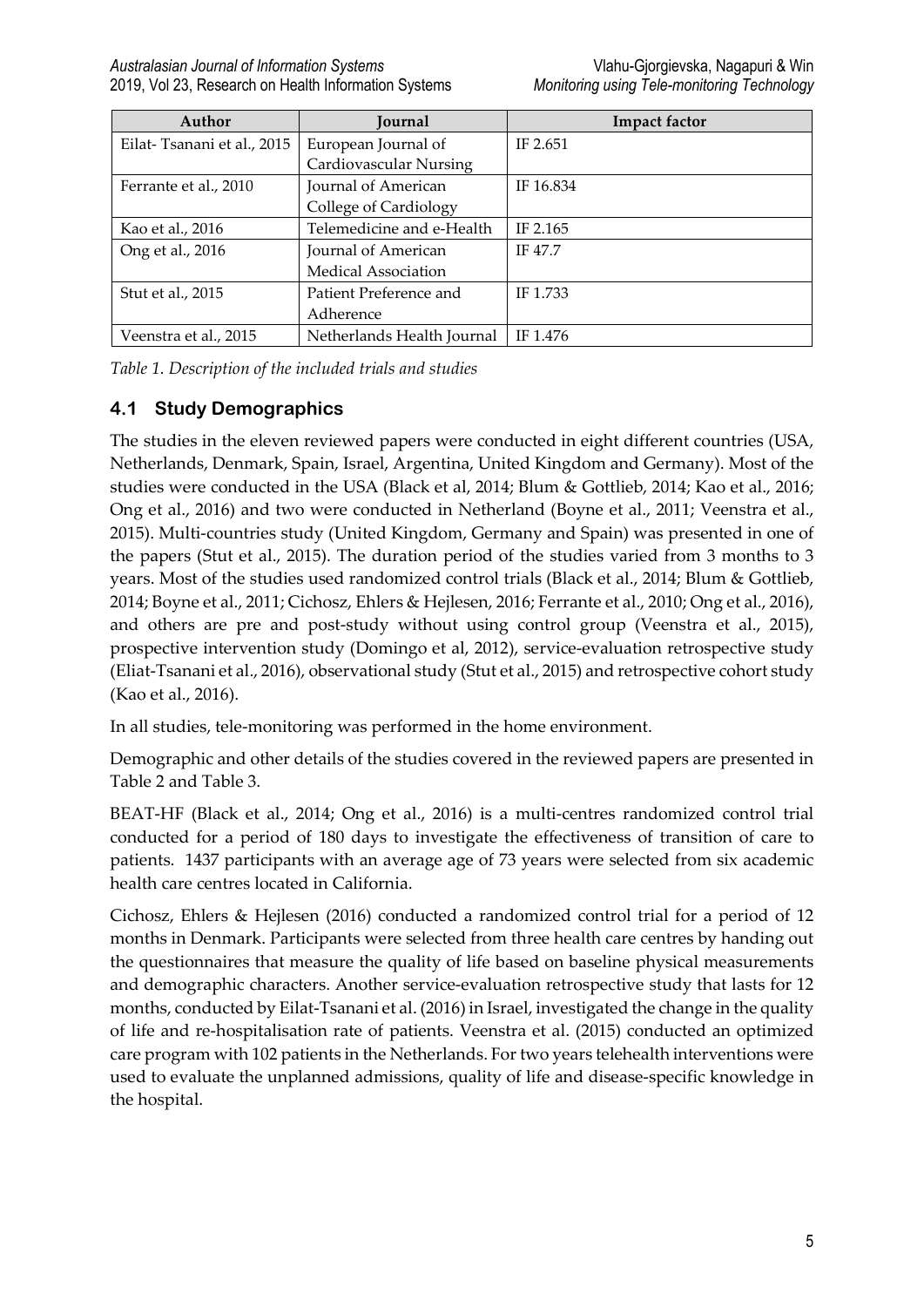| Author                                    | Study                                                          | <b>Study Name</b>                               | Country                                    | <b>Study Period</b>                                     |
|-------------------------------------------|----------------------------------------------------------------|-------------------------------------------------|--------------------------------------------|---------------------------------------------------------|
| Black et al.,<br>2014                     | Randomized Control<br>Trial                                    | <b>BEAT-HF</b>                                  | California, USA                            | 6 months (180<br>days)                                  |
| Blum &<br>Gottlieb,<br>2014               | Randomized Control<br>Trial                                    | N/A                                             | Baltimore,<br>Washington,<br>Maryland, USA | $26\pm14$ months<br>$(802 \pm 430 \text{ days})$        |
| Boyne et al.,<br>2011                     | Randomised Control<br>Trial                                    | <b>TEHAF</b>                                    | Netherlands                                | 12 months                                               |
| Cichosz,<br>Ehlers &<br>Hejlesen,<br>2016 | Randomised Control<br>Trial                                    | TeleCare North<br><b>Heart Failure</b><br>Trial | Denmark                                    | 12 months                                               |
| Domingo et<br>al., 2012                   | Prospective<br><b>Intervention Study</b>                       | <b>CARME</b>                                    | Spain                                      | 12 months                                               |
| Eilat-Tsanani<br>et al., 2016             | Service-evaluation<br>Retrospective Study                      | <b>TSCHF</b>                                    | Israel                                     | 12 months                                               |
| Ferrante et<br>al., 2010                  | Randomised Control<br>Trial                                    | <b>DIAL</b>                                     | Argentina                                  | 16 months (57<br>months before /<br>41 months after)    |
| Kao et al.,<br>2016                       | Retrospective Cohort<br>Study                                  | <b>HBP CMS</b>                                  | <b>USA</b>                                 | 3 years                                                 |
| Ong et al.,<br>2016                       | Randomised Control<br>Trial                                    | <b>BETA-HF</b>                                  | California, USA                            | 6 months                                                |
| Stut et al.,<br>2015                      | Observational Study                                            | Heart Cycle                                     | United Kingdom,<br>Germany and<br>Spain    | 3 to 18 months                                          |
| Veenstra et<br>al., 2015                  | Pre and post-study<br>program without using<br>a control group | N/A                                             | Netherlands                                | 12 months pre-<br>phase and 12<br>months post-<br>phase |

#### *Table 2. Description of the included trials and studies*

The study of Kao et al. (2016) analyses the mortality rate and hospitalization. The authors are using the Health Buddy Program (HBP) for monitoring HF patients' demographic conditions, baseline characteristics, medicare beneficiaries (cost analysis) and retrospective cohort.

The Heart Cycle study was conducted by Stut et al. (2015) at three hospitals located in UK, Germany and Spain for a period of 3 to 18 months enrolling 123 patients. This study evaluated the HF patients' adherence to self-care behaviour in telehealth system by educating and coaching the patients based on their knowledge towards the disease.

Blum & Gottlieb (2014) conducted a randomized trial at the Medical Centre of the University of Maryland, Baltimore Veterans Administration Medical Centre and other private practices in order to identify the quality of life, change in the frequency of re-hospitalisation rate and costs. TEHAF is another randomized control trial with 390 patients (Boyne et al., 2011) for a period of 12 months at 3 medical centres located in the Netherlands.

Catalan Remote Management Evaluation (CARME) study (Domingo et al., 2012) was conducted for 12 months at University Hospital in Spain. The aim of the study was to analyse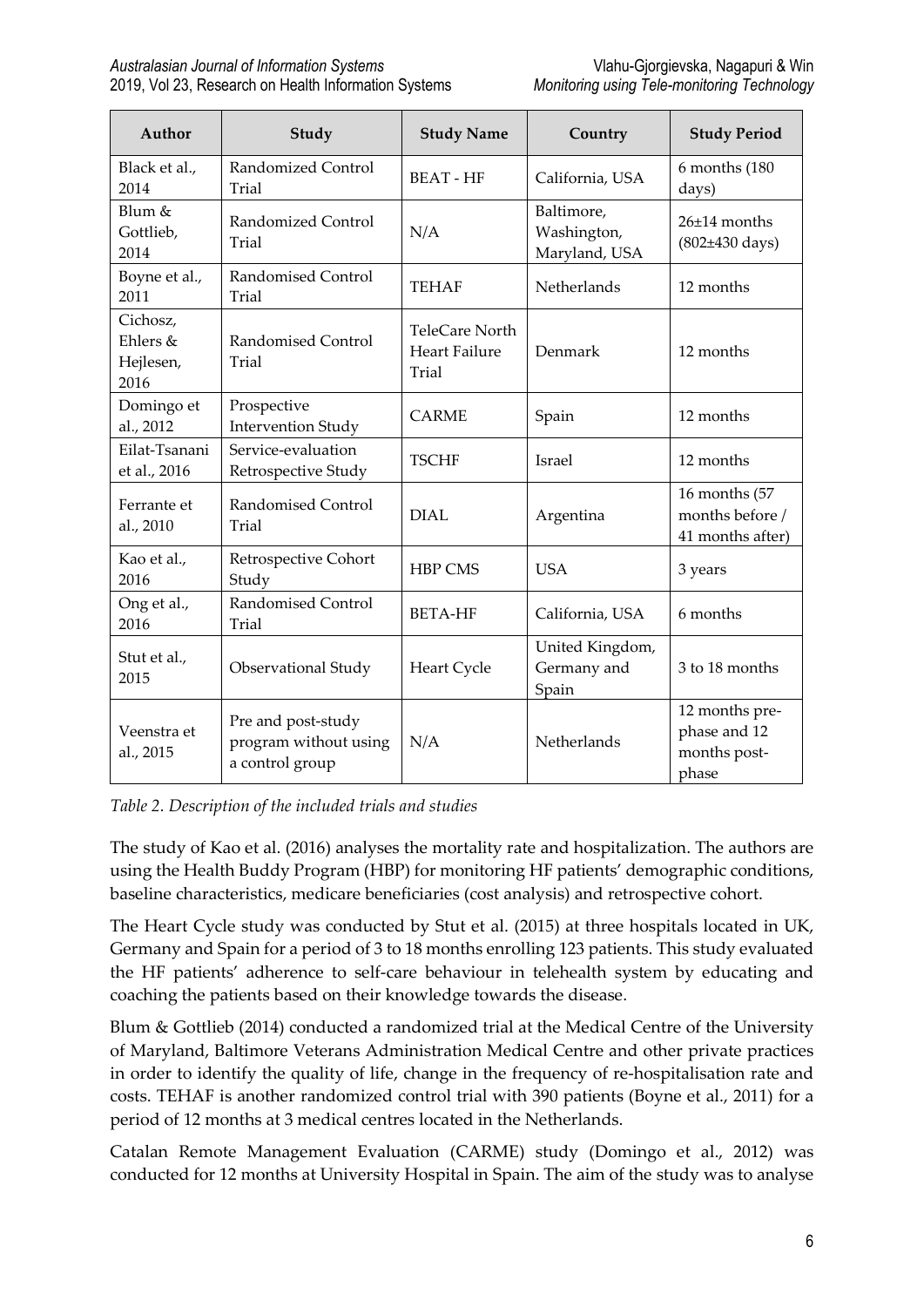the improvement of the quality of life of HF patients by using Motiva Healthcare system and supporting educational motivating tools. DIAL study, presented by (Ferrante et al., 2010) is a randomized trial conducted at 51 centres in Argentina. The objective of this intervention was to support patients' health behaviours such as dietary, change in physical activity and medication adherence using telecommunication technology.

| Author                                    | Device /System                                                                                                                           | Monitor/Follow<br>up                               | <b>Sample Size</b>              | Data Analysis                                      |
|-------------------------------------------|------------------------------------------------------------------------------------------------------------------------------------------|----------------------------------------------------|---------------------------------|----------------------------------------------------|
| Black et al.,<br>2014                     | <b>Ideal Life</b><br>Body-Manager, BP-<br>Manager, Ideal Life<br>Pod                                                                     | Nurses,<br>Cardiologists                           | 1500 patients                   | multivariate<br>regression<br>analysis             |
| Blum &<br>Gottlieb,<br>2014               | Philips Electronic E-<br>care system                                                                                                     | Nurses,<br>Cardiologists                           | 204 patients                    | t-test, chi-square<br>test, Mann Whitney<br>U test |
| Boyne et<br>al., 2011                     | Health Buddy                                                                                                                             | Nurses,<br>Cardiologists                           | 390 patients                    | t-test,<br>MAN(C)OVA                               |
| Cichosz,<br>Ehlers &<br>Hejlesen,<br>2016 | Telekit - Tablet<br>connected to two<br>external devices:<br>(1) Digital Blood<br>pressure Monitor, and<br>(2) Precision Health<br>Scale | Clinicians,<br><b>Nurses</b>                       | 316 patients                    | t-test                                             |
| Domingo<br>et al., 2012                   | Motiva system &<br>Motiva Plus (Philips)                                                                                                 | Nurses, Doctors                                    | 97 patients                     | chi-square test, t-<br>test, Wilcoxon test         |
| Eilat-<br>Tsanani et<br>al., 2016         | Telemedicine system<br>with Tele weight scale                                                                                            | Nurses, General<br>practitioners,<br>Cardiologists | 141 patients                    | t-test, regression<br>analysis                     |
| Ferrante et<br>al., 2010                  | Telephone<br>Interventions                                                                                                               | Nurses,<br>Cardiologists                           | 1518 patients                   | Pearson chi-square,<br>t-test                      |
| Kao et al.,<br>2016                       | Health Buddy                                                                                                                             | Nurses,<br>Physicians,<br>Physician<br>assistants  | 623 patients (in<br>each group) | Wilcoxon test, chi-<br>square test                 |
| Ong et al.,<br>2016                       | Equipment supplied<br>by IDEAL Life                                                                                                      | <b>Nurses</b>                                      | Out 1437<br>participants        | multivariable<br>analysis                          |
| Stut et al.,<br>2015                      | Motiva Telehealth<br>System (Philips)                                                                                                    | <b>Nurses</b>                                      | 123 patients                    | t-test                                             |
| Veenstra et<br>al., 2015                  | Motiva Telehealth<br>System (Philips)                                                                                                    | Nurses,<br>Cardiologists                           | 102 patients                    | analysis of variance<br>- ANOVA                    |

*Table 3. Tele-monitoring systems, sample size and statistics used in the reviewed studies*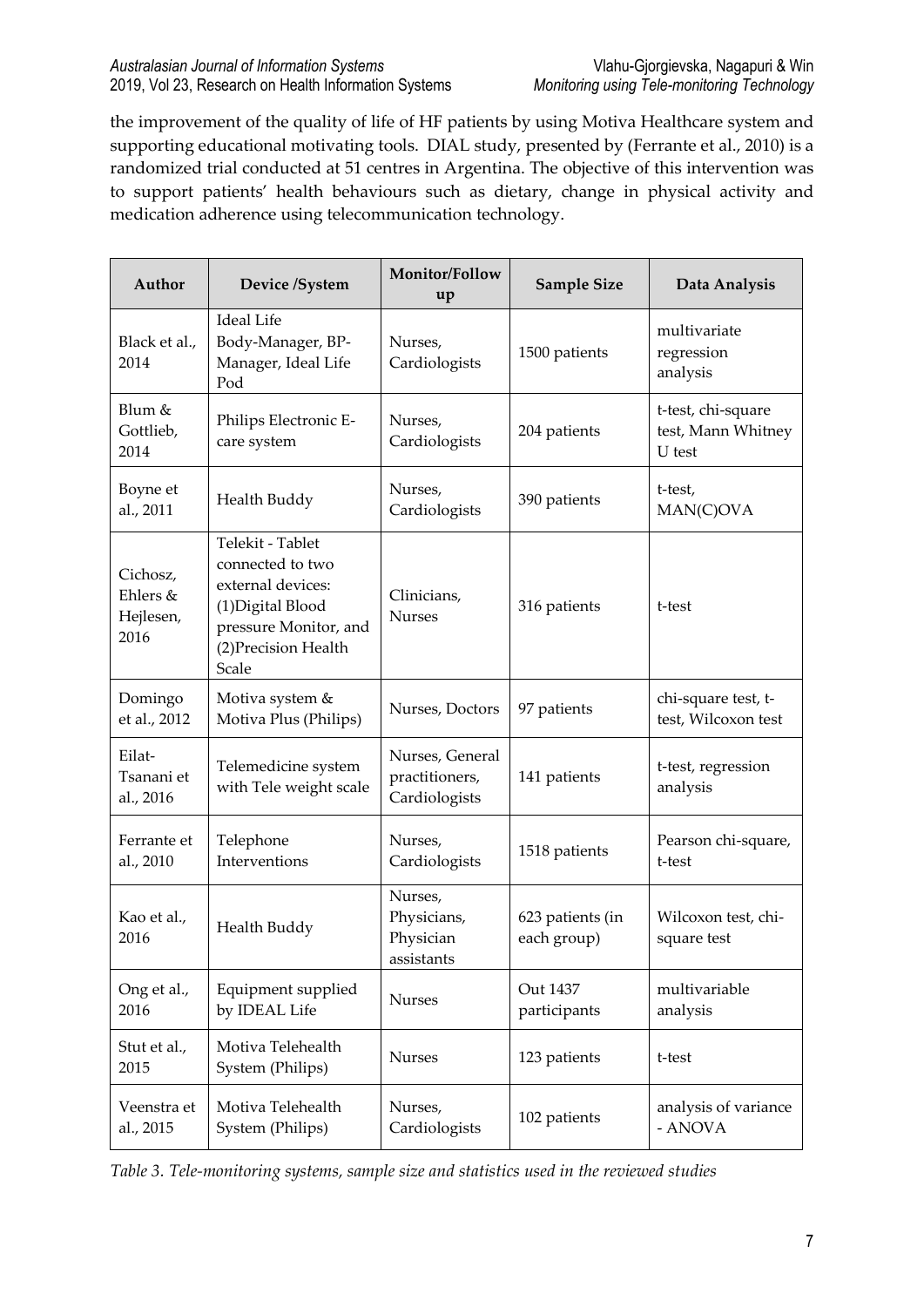Most of the studies categorise the patients using the New York Heart Association (NYHA) functional classification. NYHA classification focuses on the exercise capacity of the patient and the symptomatic status of the disease. Based on the NYHA classification system, the estimation of HF severity can be classified as a stage two, three, or four, allowing the experts to adjust the treatment of the patient and minimize the risk of adverse events (Tripoliti et al., 2017).

Eight papers (Boyne et al., 2011; Cichosz, Ehlers & Hejlesen, 2016; Domingo et al., 2012; Eliat-Tsanani et al., 2016; Ferrante et al., 2010; Ong et al., 2016; Stut et al., 2015; Veenstra et al., 2015 ) included patients suffering from NYHA II, III or IV. In the Heart Cycle study (Stut et al., 2015) the mean age of the patients is above 50 years and 66 % of the patients were classified as NYHA III. In the TEHAF and CARME studies, the patients were in the category of NYHA II-IV. In the study of Veenstra et al. (2015), most of the patients were diagnosed with NYHA II-IV, and in the BEAT-HF study (Ong et al., 2016) 61.2% of the patients were under the category of NYHA III-IV.

#### **4.2 Cultural Background of the Participants in the Reviewed Studies**

In six papers (Black et al., 2014; Blum & Gottlieb, 2014; Stut et al., 2015; Eliat-Tsanani et al., 2016; Cichosz, Ehlers & Hejlesen, 2016; Ferrante et al., 2010) basic priority is the ability of the patient to handle the electronic devices. In addition, other five papers (Black et al., 2014; Stut et al., 2015; Kao et al., 2016; Domingo et al., 2012; Cichosz, Ehlers & Hejlesen, 2016) considered patients' socio-economic and cultural factors. In the study of Cichosz, Ehlers & Hejlesen (2016), only patients who can communicate in Danish language and be able to handle landline or mobile phone by themselves or have carers that can translate them about the use of telehealth system were included in the study. In BEAT-HF study (Black et al., 2014; Ong et al., 2016), patients speaking English, Spanish, Farsi or Russian were included. In TEHAF study (Boyne et al., 2011) only patients able to visit any of the 3 medical centres and can communicate in Dutch were included. In CARME study (Domingo et al., 2012) all patients aged above 18 years, having a television and understanding and being able to adequately carry out self-monitoring were included.

### **4.3 Telehealthcare Approach**

Cichosz, Ehlers & Hejlesen (2016) are using Telekit system comprised of Samsung Galaxy Tab 2 tablet and two external devices (digital blood pressure monitor and scale) wirelessly connected to transmit the data to the tablet. The tablet collects data from the external devices and disease-specific questionnaires, and transmit it to the central clinic system. The Telekit sends the patients a reminder and an alarm to note the baseline measurements (blood pressure, pulse rate, and weight) and fill the questionnaires on health-related quality of life. The measurements (blood pressure, pulse, and weight) and symptom-specific information (from the questionnaire) are assessed by a nurse or clinician at fixed intervals. If a patient's measurements are not received as expected or clinician observes abnormal measurements the patient will be contacted with further instructions.

Telemedicine system used in TSCHF study (Eliat-Tsanani et al., 2016) comprises of tele-weight scale and electronic medical record (EMR). A central communication module automatically transmits the patient's measurements (daily weight) to the EMR. The hospital administration gets the notification when the patient's baseline value triggers, so the medical staff can immediately contact the patients for further preventive measures.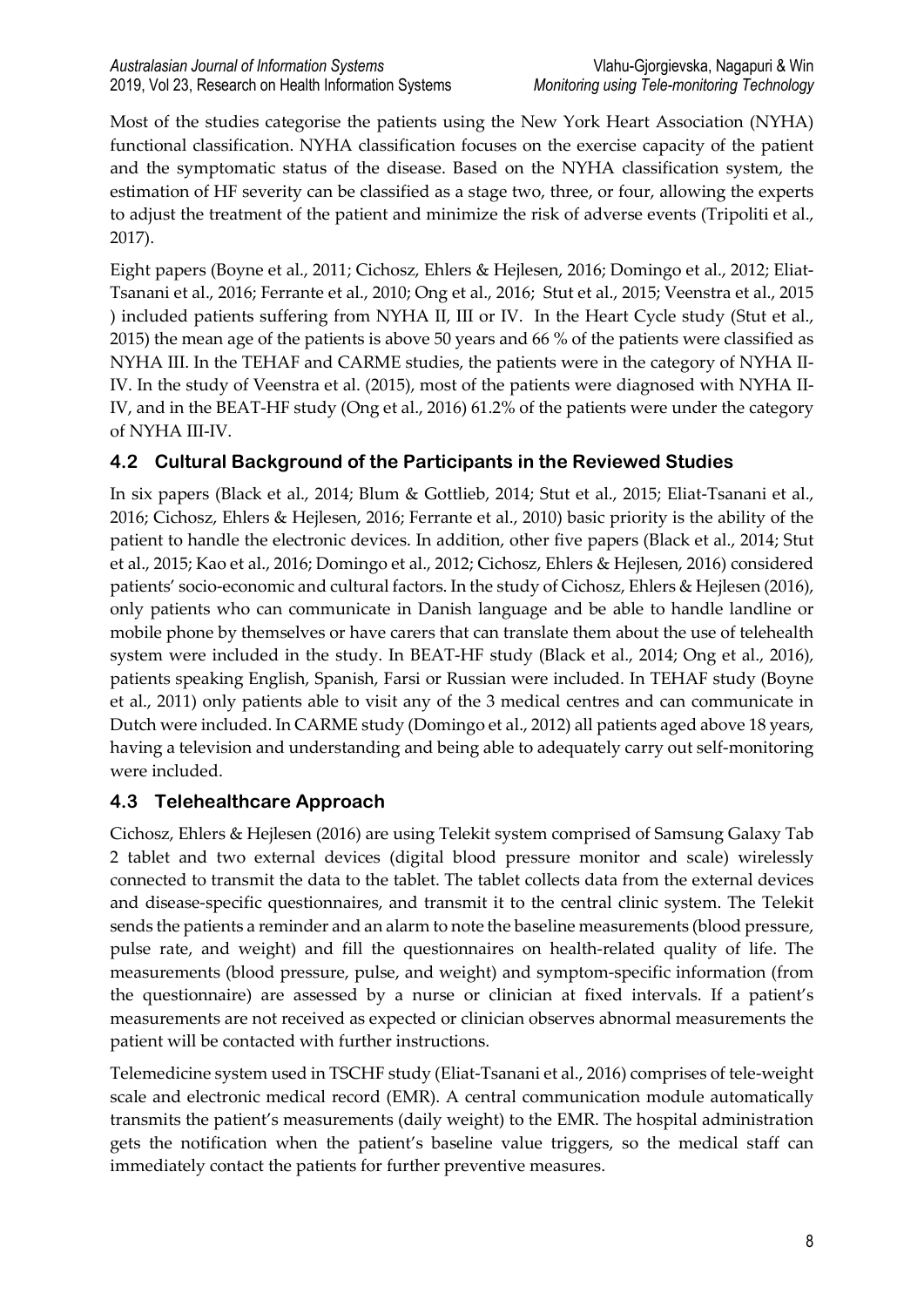Blum & Gottlieb (2014) uses the Philips Electronic E-care system to monitor and record the patient's data. Data is encrypted and wirelessly transmitted by the hub. When received, the data is decrypted by the server software and assigned to the patient's database file. Nurses compare the readings of the individual HF patients and in emergency conditions consult cardiologists for further treatment compliance.

### **4.4 Telehealthcare Approach including Health Literacy**

Health Buddy is an electronic device with a high-resolution screen and four large buttons located in patients' homes and connected to remote care managers. The Health Buddy asks patients for vital signs and other health-related information on a daily basis, providing feedback and education based on responses (Kao et al., 2016; Boyne et al., 2011). Health Buddy as part of the Health Buddy Program, not only monitors the patient's vital signs but also educate patients about their disease condition. The questionnaires are structured in order to improve patient's disease-specific knowledge, symptoms and behaviour. The clinical staffs provide feedback on patient's responses and categorize patient's symptoms as a low, medium and high risk (needed further attention).

In TEHAF study (Boyne et al., 2011), the Health Buddy device was used in Dutch (translated by the distribution company) and followed by nurses and doctors according to the European Guidelines. Four programs focussed on self-educating and self-managing of HF patients were conducted. Every program had a different level of monitoring symptoms and education.

The BEAT-HF study (Black et al., 2014 and Ong et al., 2016) uses the Ideal Life equipment (Ideal Life Pod, a Bluetooth-enabled wireless gateway, the Ideal Life Body-Manager and the Ideal Life BP-Manager). Patients are using the devices every day to transmit the data (their weight, blood pressure, heart rate, and responses to 3 symptom questions) that is accessed by the nurses. The nurses contact the patients thru telephone calls in a regular time period or when readings exceed predetermined threshold variables. The BEAT-HF study besides the regular tele-monitoring, includes education of pre-discharge patients. Study nurse educates patients and their family members or caretakers regarding the disease, symptoms, diet, importance of monitoring health parameters, as well as how to use the tele-monitoring equipment.

Motiva Telehealth System is used in the studies of Stut et al. (2015) and Veenstra et al. (2015). This system consists of automated devices for regular measurement of blood pressure, heart rate and weight, and broadband home TV channel which is used to provide patients with educational videos, gentle reminders on medications, surveys on health-related issues and motivational messages for patients' encouragement. The clinicians monitor the patient's basic measurements and contact the patients that require high attention.

In CARME study (Domingo et al., 2012) is also used a version of Motiva system, but patients were divided into 2 groups. Patients in group A were trained with educational videos and motivational messages using Motiva system, whereas patients in group B were additionally using self-monitoring tools (Motiva Plus). The educational videos on different topics related to symptoms, medications, lifestyle, disease conditions, diet, and prevention were played in the Spanish language.

### **4.5 Improve Continuity of Care**

In the study of Eilat-Tsanani et al. (2016) the quality of life was measured by Minnesota Living with Heart Failure Questionnaire. The change in the scores of the results indicated an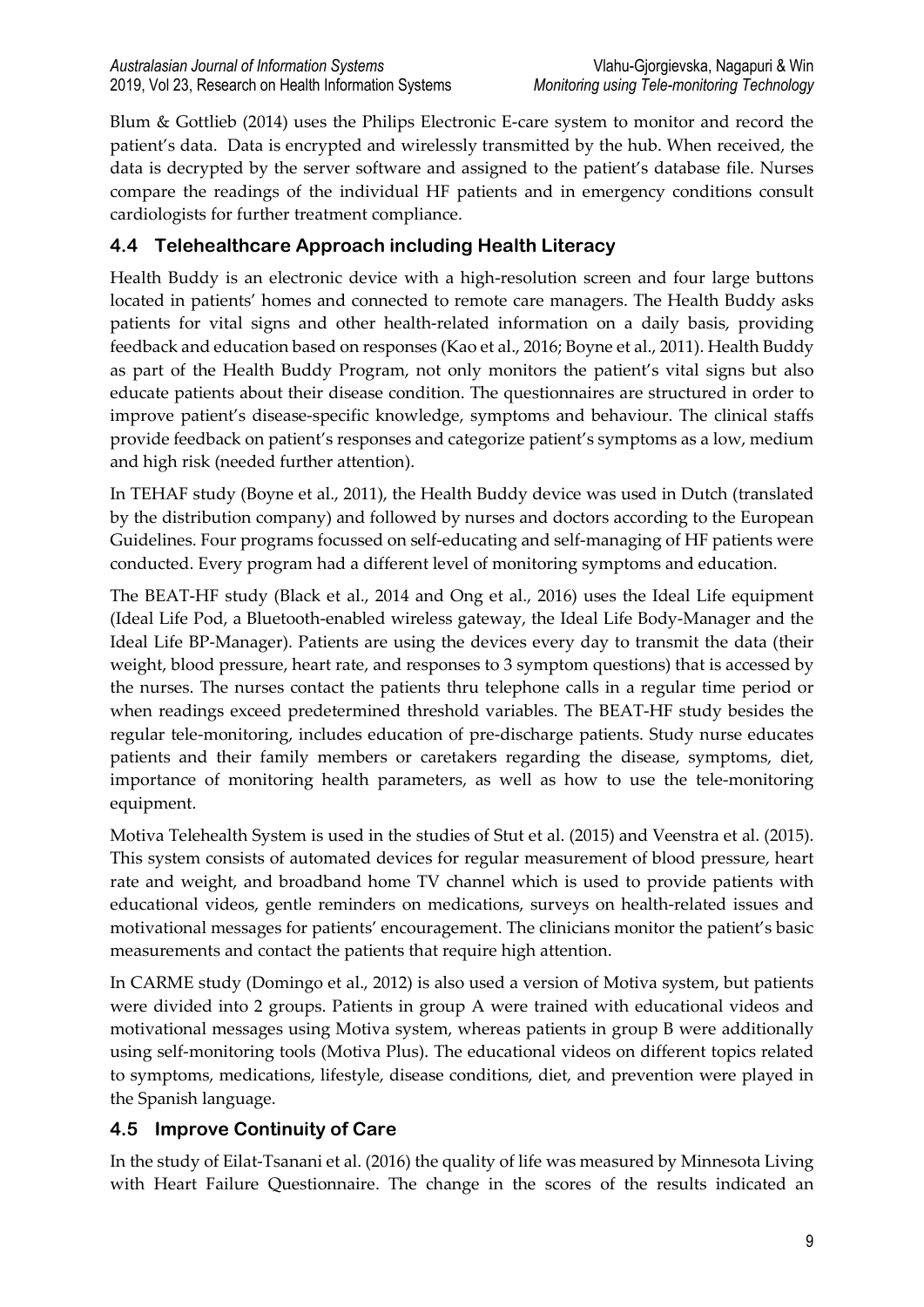improvement in the quality of life of the patients and a decrease in the rate of hospitalization. The BEAT-HF study (Black et al., 2014; Ong et al., 2016) is also using the Minnesota Living with Heart Failure Questionnaire to evaluate the readmission rate and patients' quality of life. According to the results, even though there was no significant difference in the readmission rate, a significant difference in improvement of the quality of life score (at 180-day) was recorded between the intervention and the control participants.

The results from Veenstra et al. (2015) study showed that after telehealth enrolment there were only 32 patients with unplanned HF admissions, and the number of days spent in a hospital was reduced from 975 to 662 days. The quality of life is measured by Minnesota Living with Heart Failure Questionnaire showed that the quality of life of the patient was improved with statistical significance starting from 24 weeks after the enrolment in the program.

In Heart Cycle study (Stut et al., 2015), the self-care behaviours like daily weighing, fluid restriction, low salt diet, medication, and physical activity were assessed using European Heart Failure Self-care Behaviour Scale. The results showed that all self-care behaviours except medication intake, self-reported, and self-care behaviour scores have improved significantly at the end of the study comparing to the beginning.

The results of the CARME study (Domingo et al., 2012) showed that telemedicine program led to a significant reduction in hospital admissions and in the number of days in the hospital for heart failure and also other cardiac causes, as well as to a perception of better quality of life for the patients using both systems (Motiva and Motiva Plus+).

Compliance is another factor which is measured for the intervention group in the DIAL study (Ferrante et al., 2010). During the first 45 days of the trial, there was an improvement in medication compliance for 83% patients, 40.7% patients diet compliance and 34.9% in weight compliance.

In general, there is a high degree of satisfaction with the tele-monitoring tools (Domingo et al., 2012) and the tele-monitoring programs (tools combined with automated education and coaching program) can influence behavioural changes in improving self-care (Stut et al, 2015), patient compliance and adherence (Eliat-Tsanani et al., 2016, Ferrante et al., 2010), as well as improve survival and reduce hospitalization of the patients (Kao et al., 2016, Domingo et al., 2012; Veenstra et al., 2015). Also, need to be mentioned that the results in the study of Blum & Gottlieb (2014) study indicated that although the 30 days readmission rate for hospitalisation is decreased in the first year, there was no significant change in symptom improvement, mortality, total costs and hospitalizations.

## **5 Discussion**

This review emphasizes the significance of including patients from different cultural backgrounds in studies and trials, and the importance for patients to understand spoken language and used technology. Most of the studies include only the patients that speak a particular language, and in some of them, the requirement is the patients to be familiar with the used technology. This aligns with the ASQFHC area of action related to the cultural background. Provided review supports the assumption that (pre-prepared) information translated into languages (understandable for patients) can provide effective and respectful communication between patients and health care workers.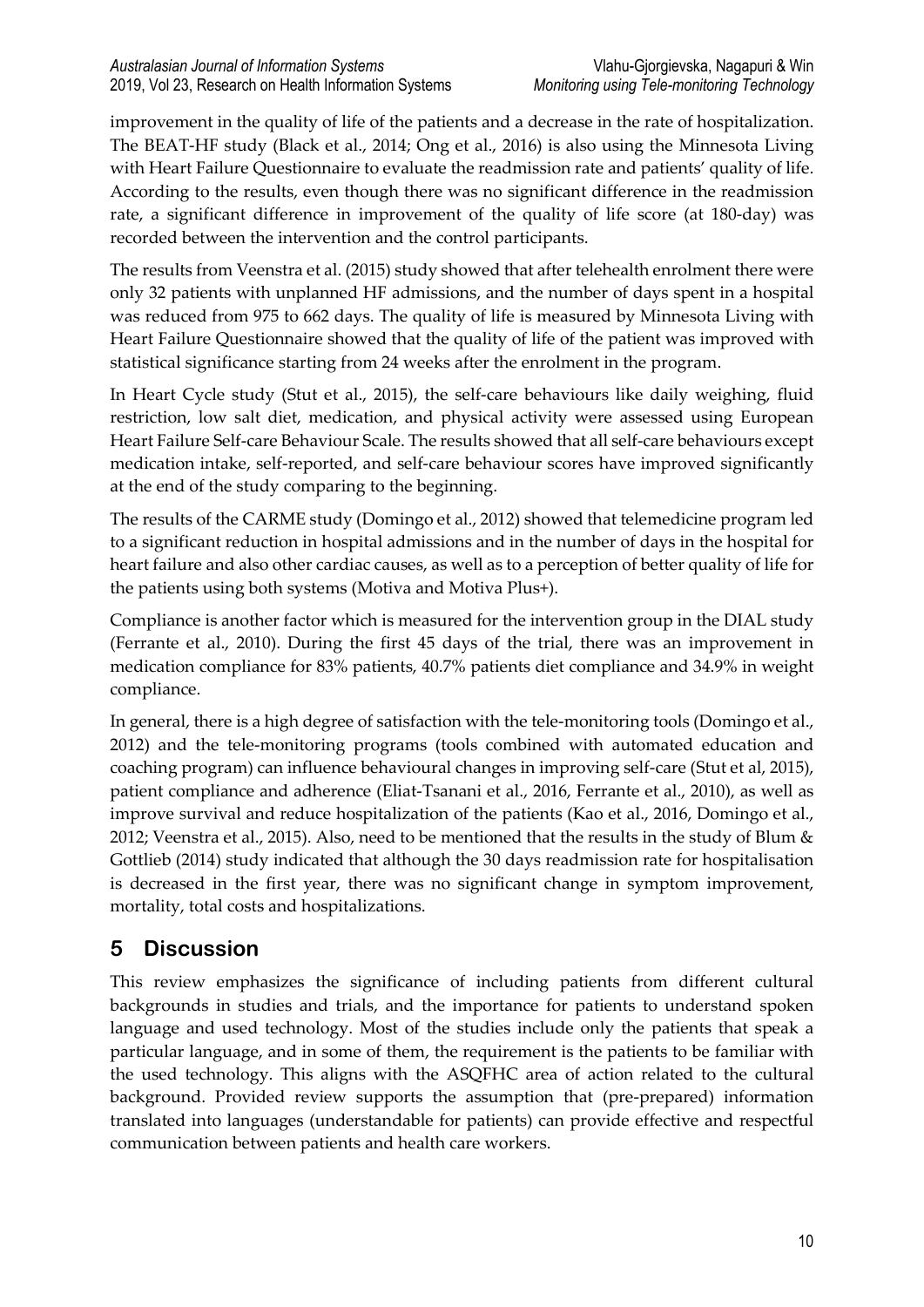Considering the consumer-centred principle of ASQFHC related to the developing methods and models to help patients get health services when they need them, tele-monitoring is one approach that can ease the communication between the patients and health care professionals and provide greater access to the health services. Besides the communication and access to services, reviewed tele-monitoring systems offer educational materials and provide information regarding the health condition of the patients. Thus, can be as well used as a health literacy tool.

Based on the ASQFHC, improving the continuity of care has a positive effect on the care provided to the patients. There are several examples in the presented literature review that measure the improvement of the quality of life of the monitored patients. According to these studies, increasing the quality of life is one of the major benefits of tele-monitoring systems. Additionally, monitoring and qualitative analysis (framing questions and collecting user views) improve patient's self-care and self-confidence, as well as the compliance with the diet, exercises regime and medication adherence.

The review also indicated that tele-monitoring systems allow patients to track their baseline measurements and identify the importance of self-care and self-compliance, support and advance the practitioner-patient relationship, provide information regarding the disease's symptoms and management thus strengthen the patients' competence and increase their confidence.

# **6 Conclusion**

The most notable gaps found in this review were patients' adoption and usage of technology, improper training and insufficient communication between clinicians and patients. Also, challenges like socio-economic status and low health literacy can additionally contribute towards poor congestive heart failure conditions and health care utilization. The health care providers can contribute in bridging these gaps, supporting the patients' participation in the health care by explaining the functionalities and outcomes, as well as the health literacy goals of the tele-monitoring systems.

Based on the literature review conducted in this paper, tele-monitoring systems support patients' autonomy, competence and relatedness, and empower the patients' self-care promoting motivation, education and self-management. Thus provide consumer-centred health care, oriented towards patients' safety and improved quality of life.

The Australian Safety and Quality Framework for Health Care describes a vision for safe and high-quality care for all Australians and sets out the actions needed to achieve this vision. Although the papers reviewed are studies conducted outside Australia, we can conclude that the Framework can be applied in the usage of the tele-monitoring technology for the management of patients with congestive heart failure.

## **References**

Australian Commission on Safety and Quality in Health Care. (2010). *Australian Safety and Quality Framework for Health Care*. Retrieved from http://www.safetyandquality.gov.au/national-priorities/australian-safety-and-qualityframework-for-health-care.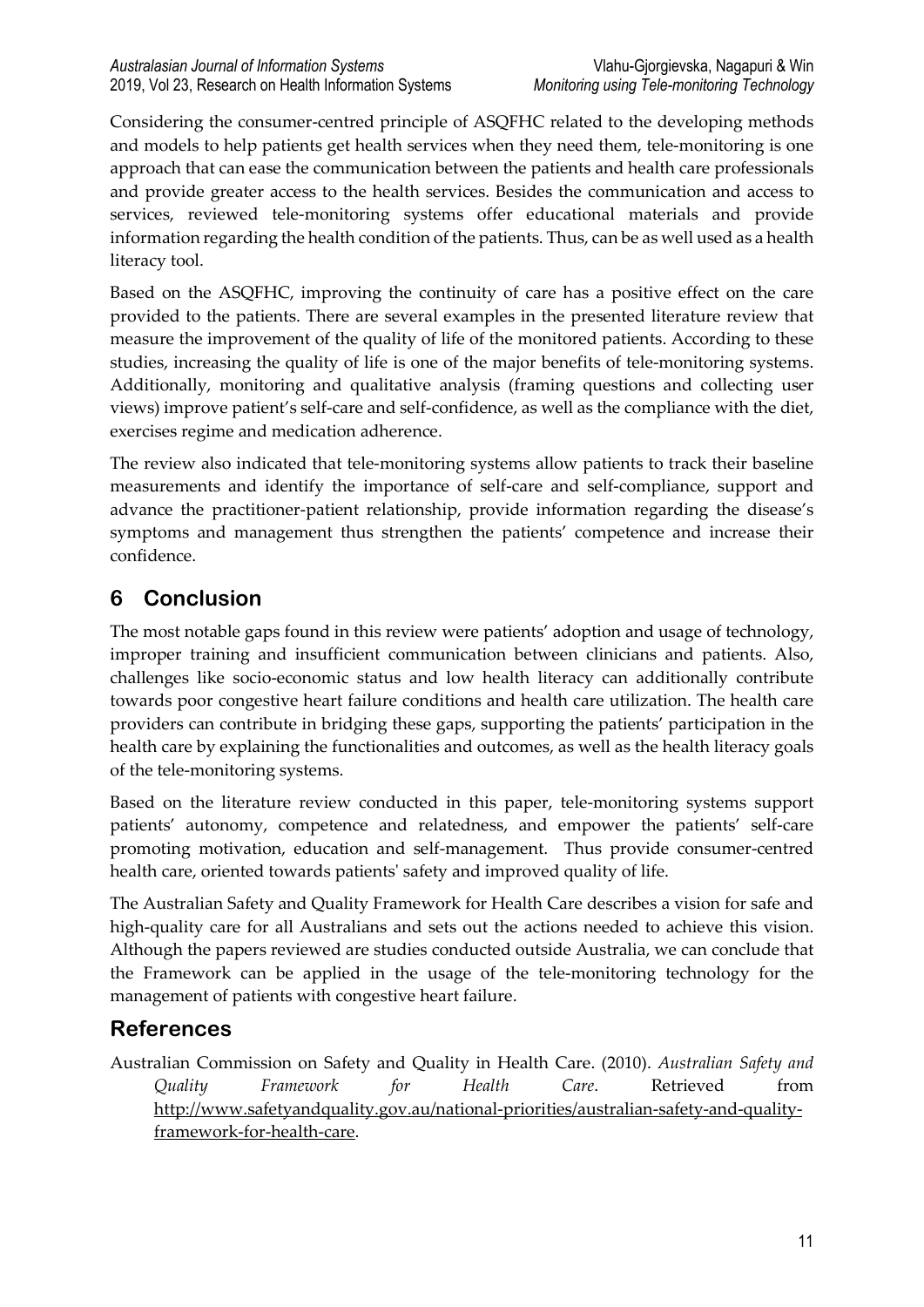- Black, J. T., Romano, P. S., Sadeghi, B., Auerbach, A. D., Ganiats, T. G., Greenfield, S., ... & Ong, M. K. (2014). A remote monitoring and telephone nurse coaching intervention to reduce readmissions among patients with heart failure: study protocol for the Better Effectiveness After Transition-Heart Failure (BEAT-HF) randomized controlled trial. *Trials*, *15*(1), 124.
- Blum, K., & Gottlieb, S. S. (2014). The effect of a randomized trial of home telemonitoring on medical costs, 30-day readmissions, mortality, and health-related quality of life in a cohort of community-dwelling heart failure patients. *Journal of cardiac failure*, *20*(7), 513- 521.
- Boyne, J. J., Vrijhoef, H. J., De Wit, R., & Gorgels, A. P. (2011). Telemonitoring in patients with heart failure, the TEHAF study: Study protocol of an ongoing prospective randomised trial. *International journal of nursing studies*, *48*(1), 94-99.
- Burrows, A., Coyle, D., & Gooberman-Hill, R. (2018). Privacy, boundaries and smart homes for health: An ethnographic study. *Health & place*, *50*, 112-118.
- Cheow, M. F., & Win, K. T. (2007). Personal health record and healthcare systems. *International journal of healthcare technology and management, 8*(3-4), 209-225.
- Cichosz, S. L., Ehlers, L. H., & Hejlesen, O. (2016). Health effectiveness and cost-effectiveness of telehealthcare for heart failure: study protocol for a randomized controlled trial. *Trials*, *17*(1), 590.
- Domingo, M., Lupón, J., González, B., Crespo, E., López, R., Ramos, A., & Bayes-Genis, A. (2012). Evaluation of a telemedicine system for heart failure patients: feasibility, acceptance rate, satisfaction and changes in patient behavior: results from the CARME (CAtalan Remote Management Evaluation) study. *European Journal of Cardiovascular Nursing*, *11*(4), 410-418.
- Duckett, S. (2017). *Review of hospital safety and quality assurance in Victoria*. Retrieved from https://www2.health.vic.gov.au/about/publications/researchandreports/report-of-thereview-of-hospital-safety-and-quality-assurance-in-victoria
- Eilat-Tsanani, S., Golovner, M., Marcus, O., Dayan, M., Sade, Z., Iktelat, A., ... & Oppenheimer, Y. (2016). Evaluation of telehealth service for patients with congestive heart failure in the north of Israel. *European Journal of Cardiovascular Nursing*, *15*(3), e78-e84.
- Ferrante, D., Varini, S., Macchia, A., Soifer, S., Badra, R., Nul, D., ... & GESICA Investigators. (2010). Long-term results after a telephone intervention in chronic heart failure: DIAL (Randomized Trial of Phone Intervention in Chronic Heart Failure) follow-up. *Journal of the American College of Cardiology*, *56*(5), 372-378.
- Gunnell, K.E., Crocker, P.R., Mack, D.E., Wilson, P.M. and Zumbo, B.D., 2014. Goal contents, motivation, psychological need satisfaction, well-being and physical activity: A test of self-determination theory over 6 months. *Psychology of Sport and Exercise, 15*(1), pp.19-29.
- Hancox, J. E., Quested, E., Ntoumanis, N., & Thøgersen-Ntoumani, C. (2018). Putting selfdetermination theory into practice: application of adaptive motivational principles in the exercise domain. Qualitative *Research in Sport, Exercise and Health, 10*(1), 75-91.
- Kao, D. P., Lindenfeld, J., Macaulay, D., Birnbaum, H. G., Jarvis, J. L., Desai, U. S., & Page, R. L. (2016). Impact of a telehealth and care management program on all-cause mortality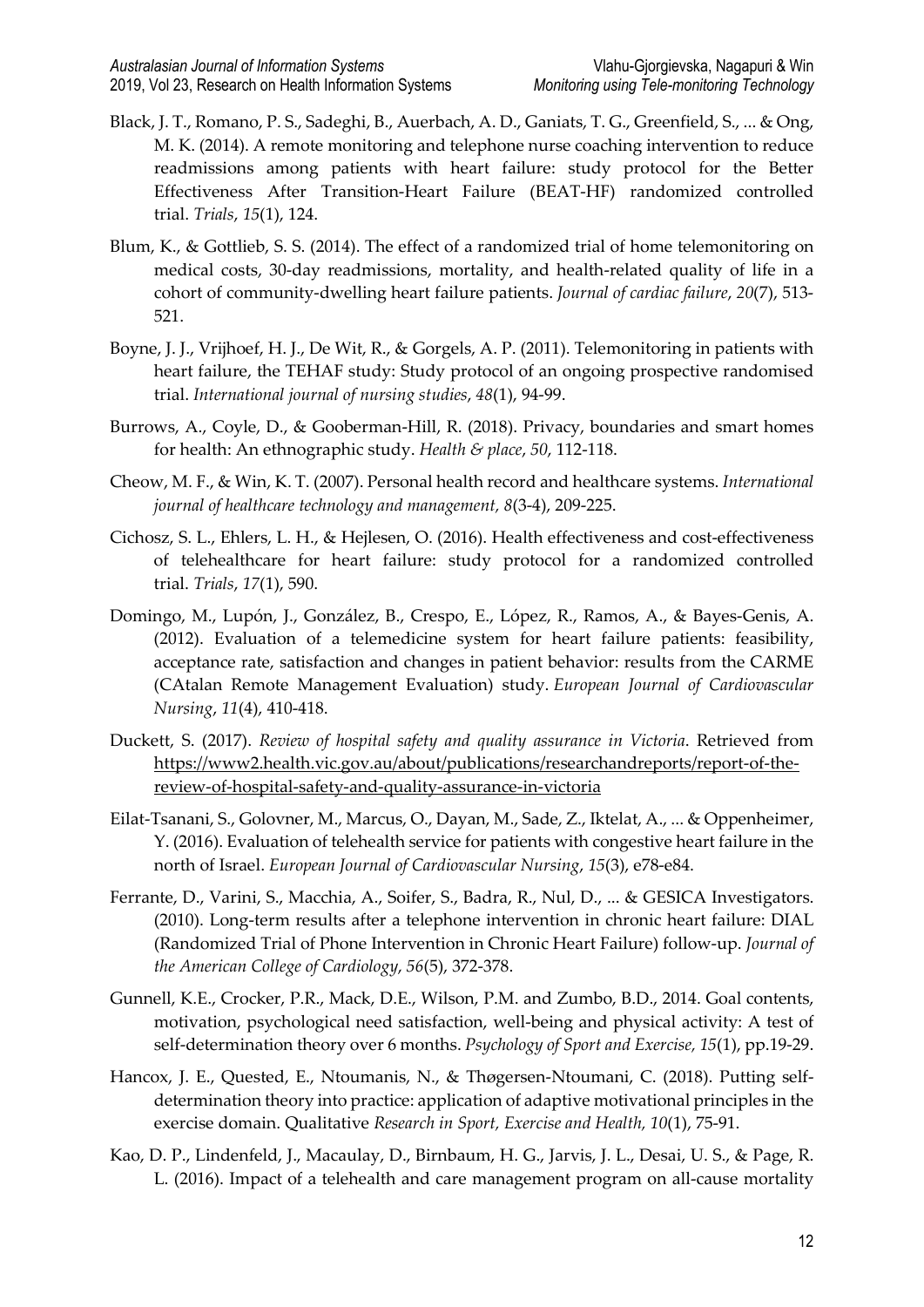and healthcare utilization in patients with heart failure. *Telemedicine and e-Health*, *22*(1), 2-11.

- Legault, L. (2017). Self-determination theory. *Encyclopedia of Personality and Individual Differences*, 1-9.
- Liberati, A., Altman, D. G., Tetzlaff, J., Mulrow, C., Gøtzsche, P. C., Ioannidis, J. P., ... & Moher, D. (2009). The PRISMA statement for reporting systematic reviews and meta-analyses of studies that evaluate health care interventions: explanation and elaboration. *PLoS medicine, 6*(7), e1000100.
- Maarop N., & Win K.T. (2012). Understanding the need of healthcare providers for teleconsultation and technology attributes in relation to the acceptance of teleconsultation in Malaysia: a mixed methods study, *Journal of Medical Systems*, *36*(5) , 2881-2892,
- Murray, A., Hall, A. M., Williams, G. C., McDonough, S. M., Ntoumanis, N., Taylor, I. M., ... & Lonsdale, C. (2015). Effect of a Self-Determination Theory–Based Communication Skills Training Program on Physiotherapists' Psychological Support for Their Patients With Chronic Low Back Pain: A Randomized Controlled Trial. *Archives of physical medicine and rehabilitation, 96*(5), 809-816.
- Ng, J. Y., Ntoumanis, N., Thøgersen-Ntoumani, C., Deci, E. L., Ryan, R. M., Duda, J. L., & Williams, G. C. (2012). Self-determination theory applied to health contexts: A metaanalysis. *Perspectives on Psychological Science, 7*(4), 325-340.
- Ong, M. K., Romano, P. S., Edgington, S., Aronow, H. U., Auerbach, A. D., Black, J. T., ... & Ganiats, T. G. (2016). Effectiveness of remote patient monitoring after discharge of hospitalized patients with heart failure: the better effectiveness after transition–heart failure (BEAT-HF) randomized clinical trial. *JAMA internal medicine*, *176*(3), 310-318.
- Ponikowski, P., Anker, S. D., AlHabib, K. F., Cowie, M. R., Force, T. L., Hu, S., ... & Samal, U. C. (2014). Heart failure: preventing disease and death worldwide. *ESC Heart Failure*, *1*(1), 4-25.
- Ryan, R. M., & Deci, E. L. (2000). Self-determination theory and the facilitation of intrinsic motivation, social development, and well-being. *American psychologist, 55*(1), 68.
- Ryan, R. M., Patrick, H., Deci, E. L., & Williams, G. C. (2008). Facilitating health behaviour change and its maintenance: Interventions based on self-determination theory. *European Health Psychologist, 10*(1), 2-5.
- Stut, W., Deighan, C., Cleland, J. G., & Jaarsma, T. (2015). Adherence to self-care in patients with heart failure in the HeartCycle study. *Patient preference and adherence*, *9*, 1195.
- Trajkovik, V., Koceski, S., Vlahu-Gjorgievska, E., & Kulev, I. (2014). Collaborative Health-Care System (COHESY) Model. In S. Adibi (Ed.), *mHealth Multidisciplinary Verticals* (pp. 123- 140). CRC Press.
- Tripoliti, E. E., Papadopoulos, T. G., Karanasiou, G. S., Kalatzis, F. G., Bechlioulis, A., Goletsis, Y., ... & Fotiadis, D. I. (2017). Estimation of New York Heart Association class in heart failure patients based on machine learning techniques*. In IEEE EMBS International Conference on Biomedical & Health Informatics,* 421-424. IEEE.